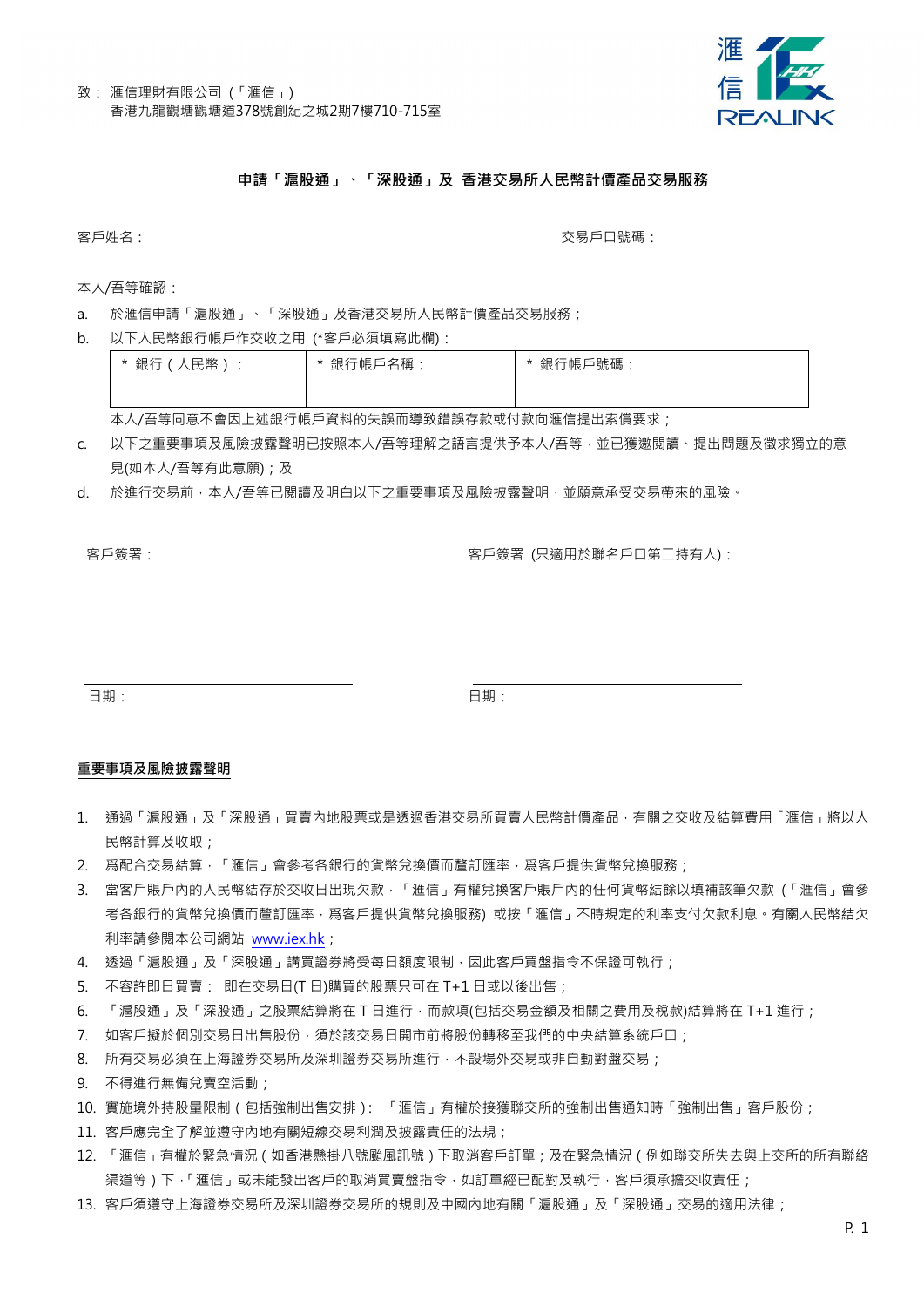

- 14. 「滙信」有權向聯交所轉發客戶身份資料,聯交所可能繼而轉發予上海證券交易所及深圳證券交易所以作監察及調查之用;
- 15. 倘有違反上海證券交易所及深圳證券交易所規則、上市規則或規則所述的披露及其他責任的情況,上海證券交易所及深圳證券 交易所有權進行調查,並可能透過聯交所要求「滙信」提供相關資料及材料協助調查;
- 16. 聯交所或會應上海證券交易所及深圳證券交易所要求,要求「滙信」拒絕處理客戶訂單;
- 17. 客戶須接納「滬股通」及「深股通」所涉及的風險,包括但不限於買賣股票的禁限、對違反上海證券交易所及深圳證券交易所 上市規則、規則及其他適用法律及規例負責或承擔法律責任;
- 18. 上海證券交易所及深圳證券交易所或會要求聯交所要求「滙信」向客戶發出口頭或書面警告,以及不向客戶提供「滬股通」及 「深股通」交易服務;
- 19. 「滙信」、其客戶或任何第三方若因為「滬股通」及「深股通」交易或中證通而直接或間接蒙受任何損失或損害,香港交易所、 聯交所、聯交所子公司、上海證券交易所及深圳證券交易所及其子公司以及其各自的董事、僱員及代理人概不負責;
- 20. 有關詳細之交易安排及事項,請參閱香港交易所網站 www.hkex.com.hk;
- 21. 人民幣產品風險: 人民幣證券受匯率波動影響,而匯率波動可能產生機會或風險。客戶如將人民幣兌換為港幣或其他外幣時, 可能受人民幣匯率波動影響而招致損失;
- 22. 在其他司法管轄區的市場進行交易,或會涉及額外的風險。根據這些市場的規例,客戶享有的保障程度可能有所不同,甚或有 所下降。在進行交易前,客戶應先行查明在那些司法管轄區的所有規則。客戶本身所在地的監管機構,對於客戶已執行的交易 所在地的所屬司法管轄區的監管機構或市場,將不能迫使它們執行有關的規則。有鑑於此,在進行交易之前,客戶應先查詢本 身地區所屬的司法管轄區司法管轄區可提供哪種補救措施的詳情;及
- 23. 以上風險披露聲明不能披露所有涉及的風險。客戶在投資相關産品前應自行對有關産品進行研究。客戶應按照自己的財務狀况 及投資目標,仔細考慮該等買賣或投資是否適合。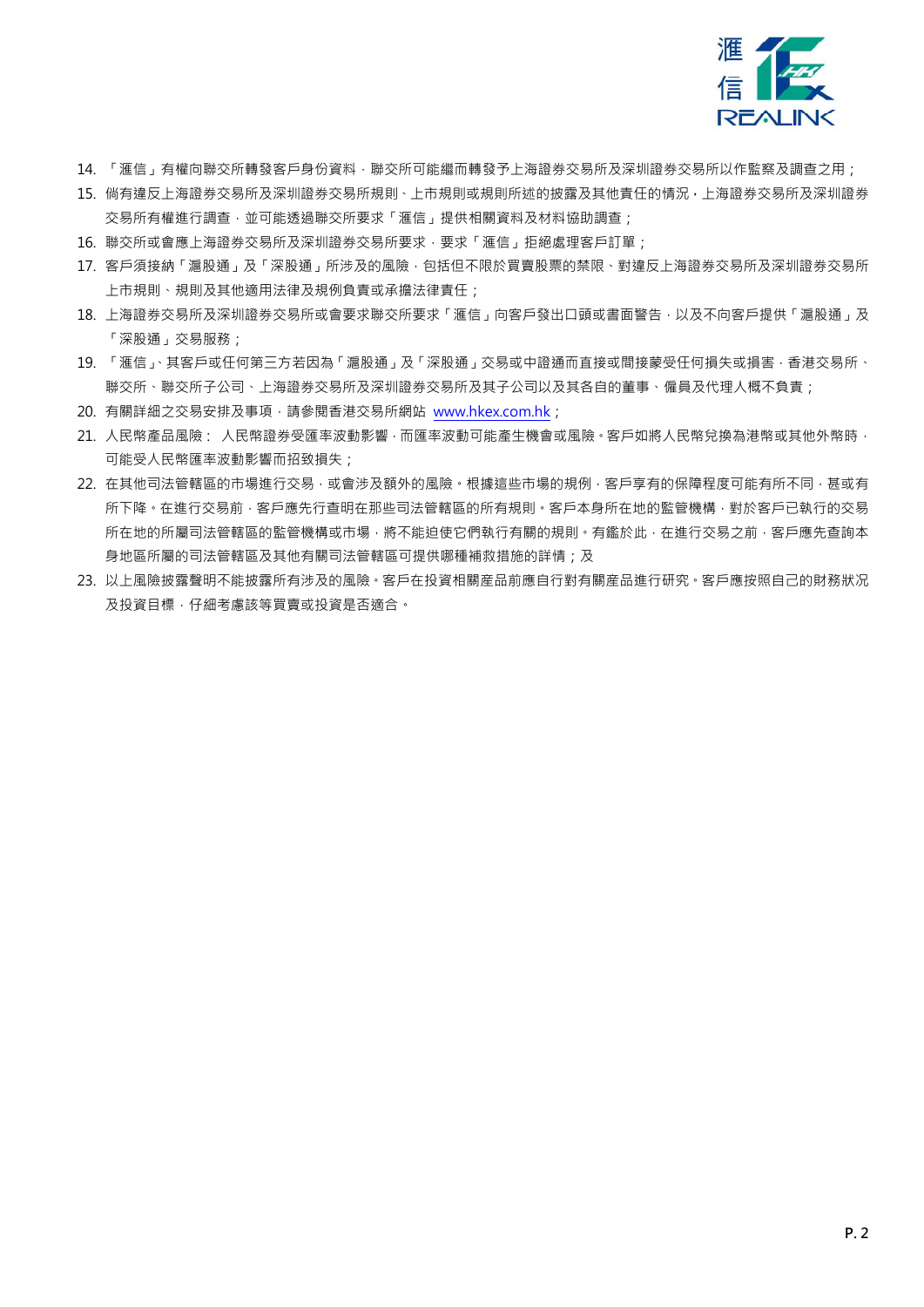

## Personal Information Collection Statement (for SH Northbound Trading and SZ Northbound Trading) 個人資料收集聲明 (滬股通及深股通交易)

In providing our SH Northbound Trading and SZ Northbound Trading Service to customers, Realink Financial Trade Limited ("Realink") will be required to:

滙信理財有限公司 (「滙信」) 向客戶提供滬股通及深股通交易服務時,將被要求處理以下各項:

- (a) tag each of customers' orders submitted to the China Stock Connect System ("CSC") with a Broker-to-Client Assigned Number ("BCAN") that is unique to customer or the BCAN that is assigned to customer's joint account with Realink, as appropriate; and 須在遞交客戶每個北向買賣盤予買賣盤訂單傳遞系統 (「CSC」) 時實時附加券商客戶編碼 (「券商客戶編碼」), 而該等「券商客戶編碼」應是唯一編配予每一位客戶/每一聯名證券賬戶 (如適用);及
- (b) provide to the Stock Exchange of Hong Kong Limited ("SEHK") the assigned BCAN and such identification information ("Client Identification Data" or "CID") relating to customer as the SEHK may request from time to time under the Rules of the Exchange. 香港聯合交易所有限公司 (「聯交所」) 可不時根據《交易所規則》要求「滙信」呈交每位客戶的「券商客戶編 碼」及相對應的個人身份信息 (「客戶識別信息」) 。

Without limitation to any notification Realink has given customer or consent Realink has obtained from customer in respect of the processing of the personal data in connection with customer's account and Realink's services to customer, customer acknowledge and agree that Realink may collect, store, use, disclose and transfer personal data relating to customer as required as part of Realink's SH Northbound Trading and SZ Northbound Trading Service, including as follows:

不限於「滙信」以任何形式發出的客戶通知或「滙信」因應證券賬戶及所提供的滬股通及深股通交易服務而獲得的相 關客戶個人資料處理授權,作為「滙信」提供滬股通及深股通交易服務的一部分,客戶確認並同意「滙信」可以收集、 儲存、使用、披露和轉移客戶個人資料,包括以下各項:

(a) to disclose and transfer customer's BCAN and CID to the SEHK and the relevant SEHK Subsidiaries from time to time, including by indicating customer's BCAN when inputting a China Connect Order into the CSC, which will be further routed to the relevant China Connect Market Operator on a real-time basis;

不時向聯交所及聯交所子公司披露和轉移「券商客戶編碼」及「客戶識別信息」,包括在輸入北向買賣盤予 CSC 系統時註明「券商客戶編碼」,並進一步實時發送到相關內地交易所;

(b) to allow each of the SEHK and the relevant SEHK Subsidiaries to: (i) collect, use and store customer's BCAN, CID and any consolidated, validated and mapped BCANs and CID information provided by the relevant China Connect Clearing House (in the case of storage, by any of them or via HKEX) for market surveillance and monitoring purposes and enforcement of the Rules of the Exchange; (ii) transfer such information to the relevant China Connect Market Operator (directly or through the relevant China Connect Clearing House) from time to time for the purposes set out in (c) and (d) below; and (iii) disclose such information to the relevant regulators and law enforcement agencies in Hong Kong so as to facilitate the performance of their statutory functions with respect to the Hong Kong financial markets;

同意聯交所、內地交易所及聯交所子公司: (i) 收集、使用及儲存「券商客戶編碼」、「客戶識別信息」及其他由 中國結算綜合、核實及與其本身的投資者身份數據庫進行配對後的「券商客戶編碼」與「客戶識別信息」(關於儲 存,可經由相關中國結算或聯交所),並將此類信息與其本身的投資者身份數據庫進行配對,用作市場監控和監察 目的及執行《交易所規則》; (ii) 不時向內地交易所(直接或透過中國結算)轉移此等資料用作以下(c)及(d)的目的; (iii) 向在香港的相關監管機構及執法機關披露此等資料,以助他們履行有關香港證券市場的監控、監察及執法職 能;

(c) to allow the relevant China Connect Clearing House to: (i) collect, use and store customer's BCAN and CID to facilitate the consolidation and validation of BCANs and CID and the mapping of BCANs and CID with its investor identification database, and provide such consolidated, validated and mapped BCANs and CID information to the relevant China Connect Market Operator, the SEHK and the relevant SEHK Subsidiary; (ii) use customer's BCAN and CID for the performance of its regulatory functions of securities account management; and (iii) disclose such information to the Mainland regulatory authorities and law enforcement agencies having jurisdiction over it so as to facilitate the performance of their regulatory, surveillance and enforcement functions with respect to the Mainland financial markets; and

同意中國結算 (i) 收集、使用及儲存「券商客戶編碼」及「客戶識別信息」,以便綜合及核實「券商客戶編碼」與 「客戶識別信息」,並將此類信息與其本身的投資者身份數據庫進行配對,以將此類經綜合、核實及配對後的「 券 商客戶編碼」 與「 客戶識別信息」 提供給內地交易所、聯交所和聯交所子公司; (ii) 使用「券商客戶編碼」 與「客戶識別信息」來協助其履行證券賬戶管理的監管職能; 及 (iii) 向管轄中國結算的內地監管機構及執法機關 披露此等資料,以助他們履行有關中國證券市場的監控、監察及執法職能;